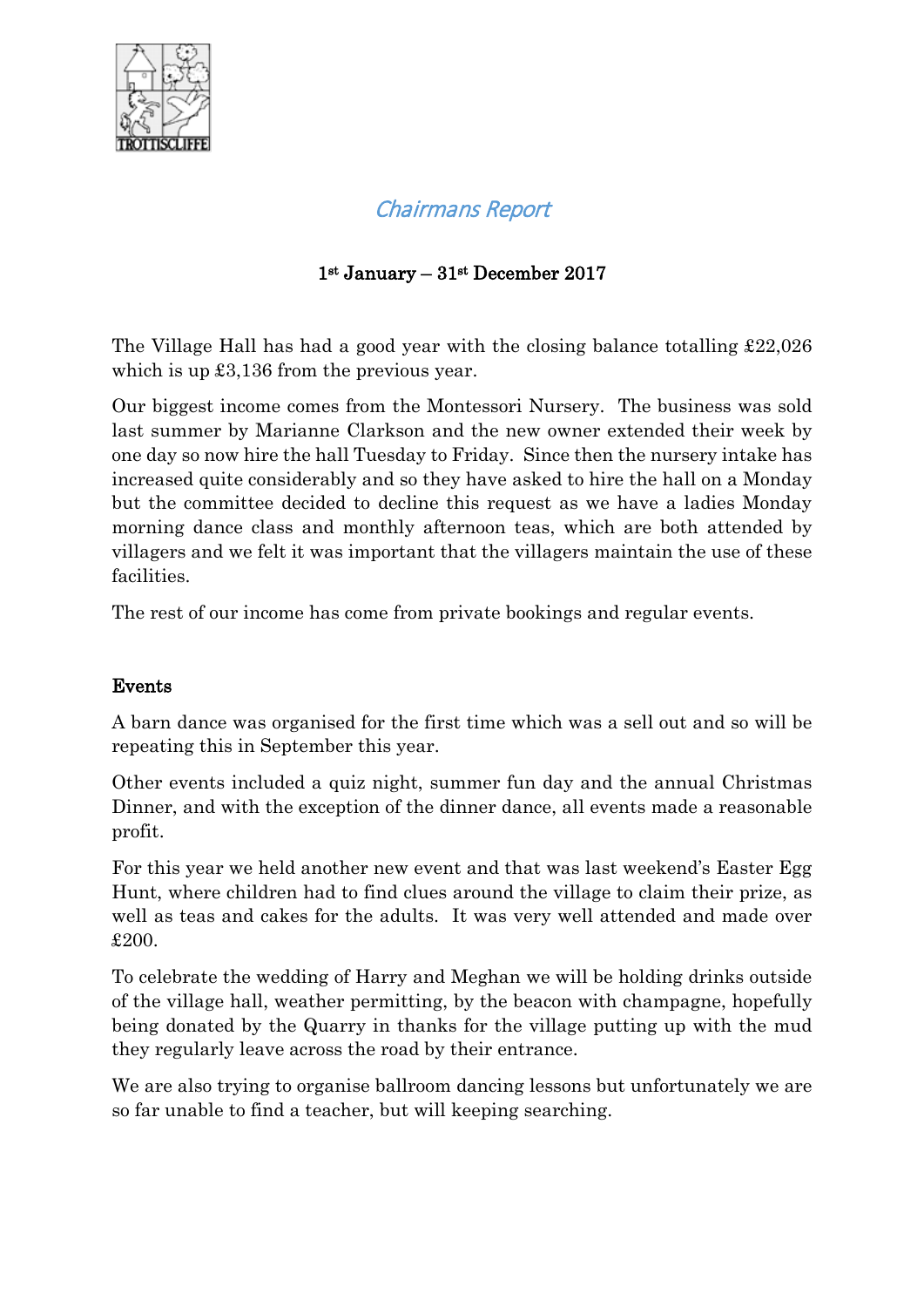

#### Expenditure

The biggest expense was the repainting of the whole hall, toilets, kitchen etc. @ £2,200.

We have also replaced the back windows and replaced the blackout curtains at the back of the stage.

#### Asbestos Report

A member of the public who had booked the hall for a party notified the committee of their suspicion of asbestos under the stage. Therefore we commissioned a full report by a specialist company owned by Danny Fincham, a resident in the village and who waived his fee. This report concluded that there is asbestos in the building but it was only found in the roof and recommended that we leave it alone. A full report is available if anyone wishes to see it.

#### Maintenance

There is an own going problem with a water leak. We are currently trying to locate it as our water bills have doubled. The water board have been down and we have checked with the Tennis Club but so far with no results. The outside meter continues to turn despite no water appliances being used. We have now requested Souther Water to investigate to find the problem

The fluorescent lights are to be replaced, the sensor in the men's loo to be finally fixed as well as the outside security light, but other than that we have no plans for any major works this year as there are none needed, a part from a possible large leak.

#### Committee Members

In February Dave Evans resigned as chairman and treasure. I took over as chairman and Deborah Lawton as interim treasurer. We advised for new committee members and we have welcomed Anne Gough, Paul Nash, Jacqui Peaches and Darren Smith on to the committee. However, we were still unable to find a treasurer living in the village so we have had to look outside and can confirm the appointment of John O'Donnell who, having retired from the City aged 50, is more than qualified for the position. John Fahey will continue to audit our annual